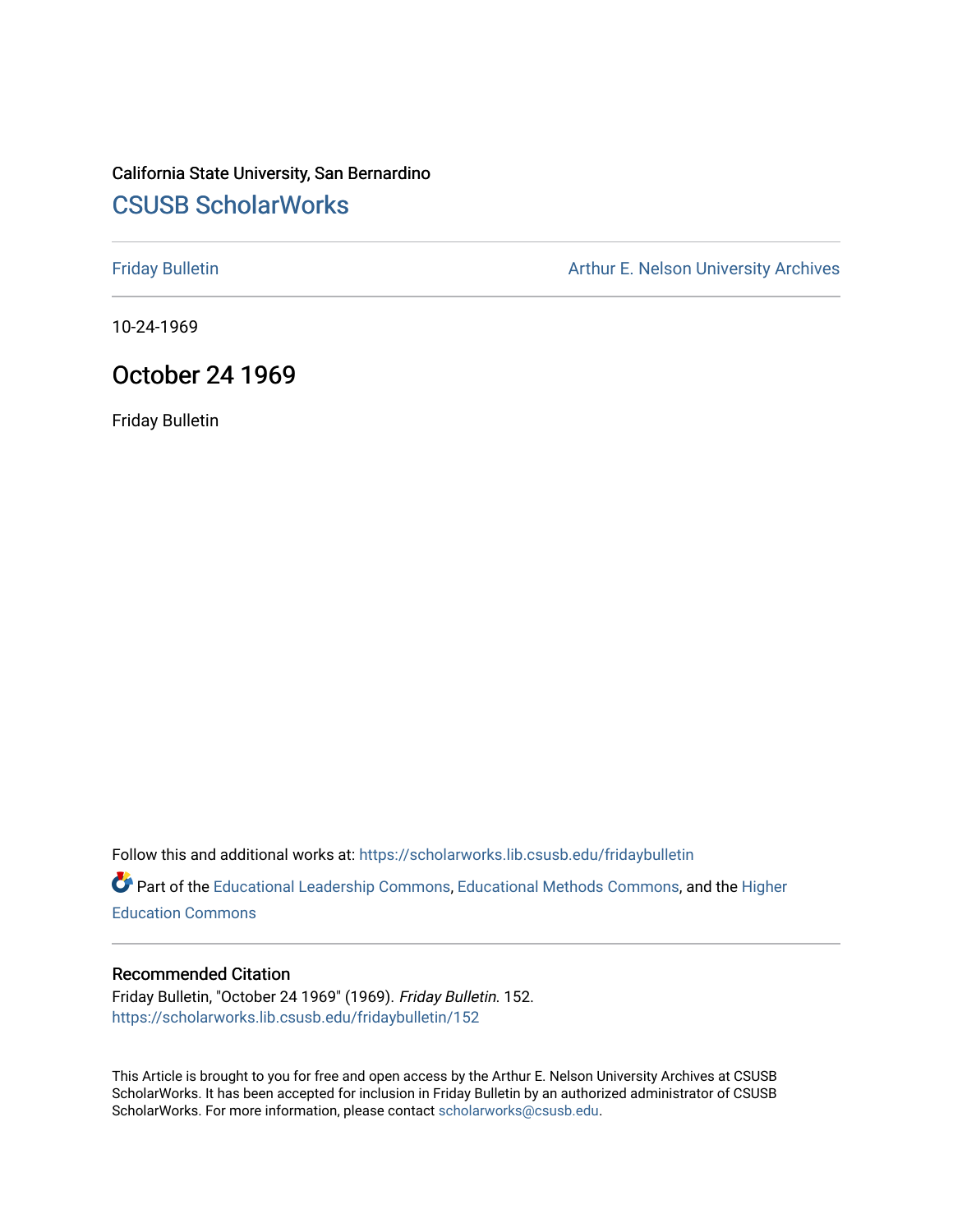# **CALIFORNIA STATE COLLEGE. SAN BERNARDINO**

**The BULLETIN** OCtober 24, 1969

STAFF MEETING The final College Staff Meeting will be held NEXT MONDAY Monday, October 27,from 4 to 4:45 p.m. in PS-10. Coffee will be served at 3:45 in the

PS Building patio if weather permits; otherwise, in the PS Building foyer.

Staff members who did not attend last Friday's meeting in the Gym are expected to attend Monday's meeting.

VETERANS' DAY HOLIDAY Veterans' Day, Tuesday, November 11, is TO BE TAKEN JANUARY 2 scheduled as a regular class and work day for the College.

January 2 has been designated as an in-lieu holiday, which will provide a four-day New Year's Holiday.

**\*\*\*** 

TRUSTEES RECOMMEND \$335.6 The Board of Trustees of the California MILLION CSC 70-71 BUDGET State Colleges last week recommended a \$335.6 million support budget for

1970-71, but agreed to submit to the State Director of Finance a program based on an initial allocation of \$265.3 million, with supplemental requests.

The committees acting on behalf of the Board resolved that the \$335.6 million is the minimum needed to provide for full enrollment consistent with the maintenance and improvement of academic quality.

But the Board, acting in compliance with the requirements of the Director of Finance, also authorized Chancellor Glenn S. Dumke to submit a \$265.3 million program with supplements listed in order of priority which would bring that base up to \$335.6 million.

"PLAYS FOR NOW" A cast of 17 students is rehearsing for "Three IN REHEARSAL NOW Plays for NOW," directed by William Slout.

**\*\*\*** 

The Players of the Pear Garden will present the three modern plays, "The Martyrdom of Peter Ohey," "Ludlow Fair," and "Fire-; works for a Hot Fourth," on November 14-15 and 20-22. **\*\*\*** 

PAYDAY IS THURSDAY, OCTOBER 30, AFTER 3 P.M.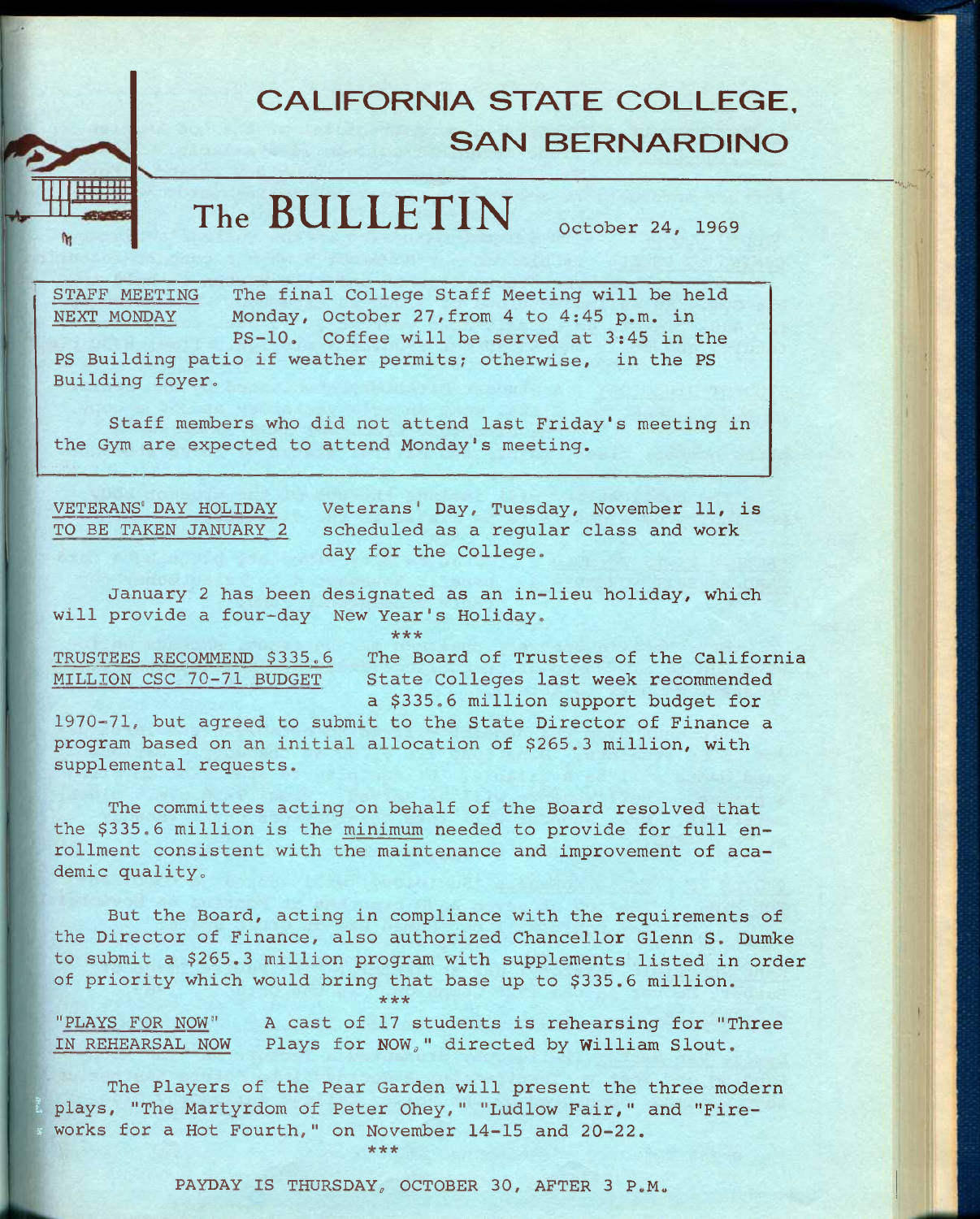**ADMINISTRATIVE The position of President of the Los Angeles POSITION LISTED** Trade-Technical College is available. Salary<br>81 727-82 155 per four-week pay period. For \$1,727-\$2,155 per four-week pay period.

**further information, see Faculty Senate bulletin board. \*\*\*** 

**"YOUNG BLOODS" The largest gathering in the College's history COMING TO CSCSB is planned for November 8 when a concert featuring the "Young Bloods" and Eric Burton is held in** 

**the Gym. An estimated crowd of 3,000 is expected. Sponsored by the ASB, tickets go on sale next week at \$2.50 each for students, faculty and staff and \$3.-50 for regular admission. Time: 8:30 p.m.**  *\*\*\** 

**STUDENT DIRECTORY A Student Directory, published by the Senior**  IS NOW ON SALE **Class, went on sale yesterday at 35¢ a copy.** The directory lists the name, address,

**phone number, class, major, and marital status of these students.** 

**The publication will include the 80% of the student body who indicated a desire to be listed in the directory.** 

**\*\*\*** 

**FACULTY WIVES TO HOLD CSCSB Faculty Wives are planning a card CARD BENEFIT NOVEMBER 4 benefit November 4 to raise money for their Scholarship Fund.** 

**Mrs. Neville Spencer, chairman of the event, extends an invitation to all women of the College staff and faculty, and wives of staff members to attend.** 

**Proceeds from the benefit will go to establish scholarships for CSCSB students. Donations are \$1.00 at the door. Various card games will be available. Bridge players are asked to bring a partner. Refreshments will be served. Time: 7:30 p.m.; place: Cafeteria. Mrs. Spencer will take reservations until Tuesday at TU 5-4865.** 

**PEOPLE IN Edith McKenzie (Sociology) will address a combined THE NEWS meeting of seven AAUW branches at Fontana on November 1.**  Her topid will be "Human Use of Urban Space." **+** 

**Kent Schofield (History) has an article, "The Public Image of Herbert Hoover in the 1928 Campaign," in the October, 1969, Mid-America.** 

**+** 

**\*\*\*** 

**Leslie Van Marter (Philosophy)presented a lecture on "The Moon-Landing and Poetic Inspiration: A Journey into Future Aesthetics," last weekend, sponsored by the Valley College Philosophy Club.**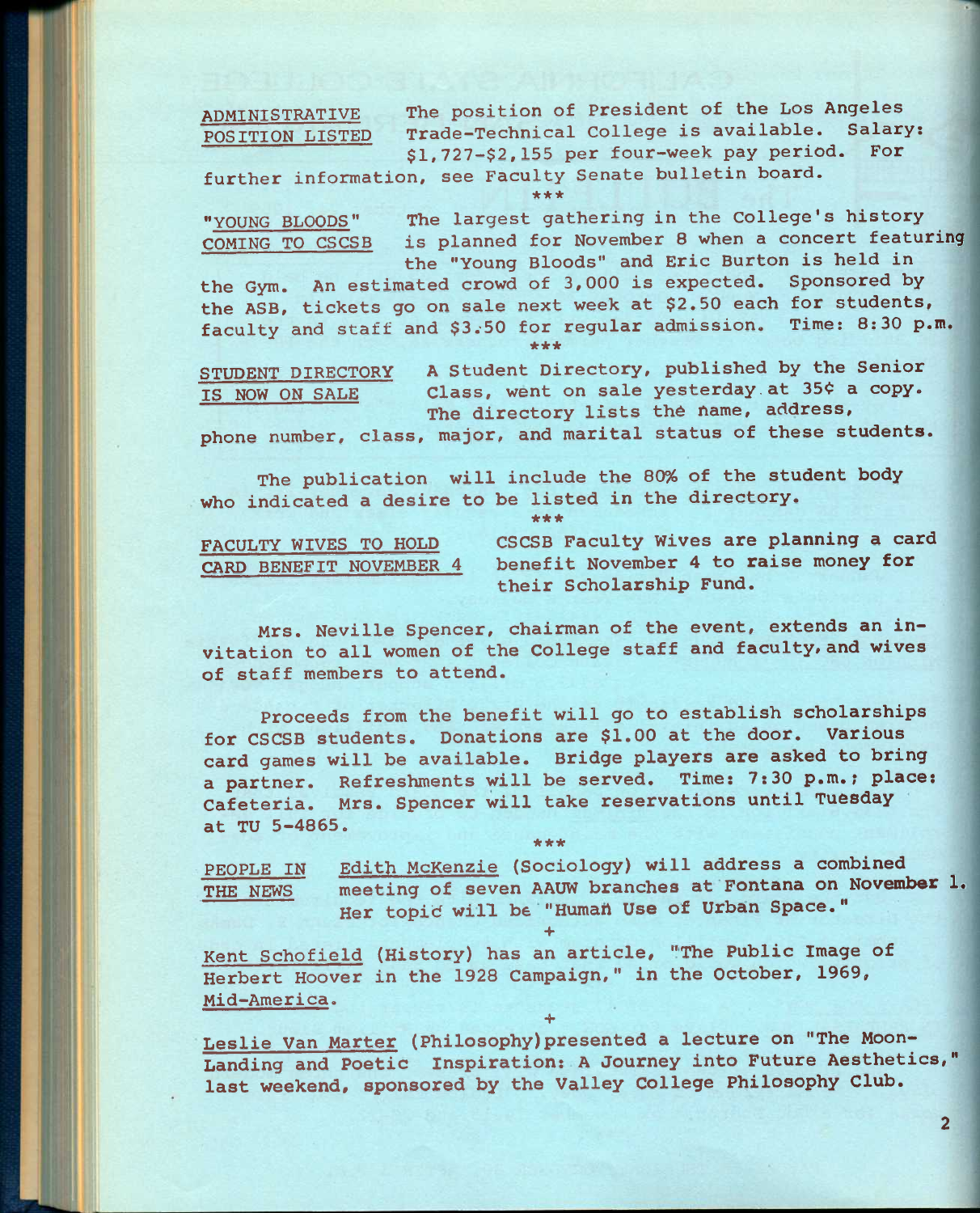## ALL-COLLEGE HAYRIDE

JR. CLASS SPONSORING An all-College hayride, dance and wiener roast will take place next Saturday, November 1, leaving from the Five C Stables at

8 p.m., 2530 W. Kern, San Bernardino.

A fee of \$3.00 per couple or \$2.00 per person covers cost of the hayride, food, drinks and dance. Those who need directions may meet at the College parking lot; others may go directly to the Five C Stables. The hayride is sponsored by the Junior Class which invite all College personnel to attend. Tickets are now on sale throughout the campus.

**\*\* \*** 

PERSONNEL OFFICE HAS Discounts covering shows, skiing and many NEW DISCOUNT TICKETS Southland activities are available in the Personnel office:

|                                  | Cost with Reduction            |
|----------------------------------|--------------------------------|
| "Hair"                           | \$6.50 (Sun. mat. & eve.)      |
|                                  | 5.50 & Wed. 8:30 p.m.)         |
| So. Calif. Int'l Auto Show       | 1.00                           |
| Int'l Gem-Jewelry-Mineral Show   | 1.25                           |
| "Geisha '69"                     | 5.50 & 3.50 (good Wed.,        |
|                                  | 4.50 Thur. & Sun.)             |
| Fiesta 200 (San Diego)           | .50                            |
| Sea World                        | Save 50¢                       |
| Skiiing at Snow Forest, Big Bear | 4.50 (chair lift, rope '       |
|                                  | rope tow only- 3.00 tow, etc.) |
| "Cafe Russe"                     | 2.50 (Fri. & Sat.)             |
| Mobile Home & Recreation Show    | 1.00                           |
| LA Lakers, LA Kings              | Save 1.00                      |
| Great Western Exhibit Center     | $\overline{\phantom{0}}$ .50   |
| ***                              |                                |

OPERATION BOOTSTRAP The co-founder of a ghetto training FOUNDER TO SPEAK program, Lou Smith, will speak next NEXT TUESDAY EVENING Tuesday evening in the third of the "Black Expression" series.

Mr, Smith, whose training program is for che hard-core poor, will be heard in PS-10 at 8 p.m. Admission is free and open to the public.

President of Operation Bootstrap, Mr. Smith devotes full time to the self-help organization which is aiding hundreds of blacks in the Watts area of Los Angeles to learn skills and find jobs. The program deals in motivation training, with courses in Negro history, social problems, communications skills and sensitivity group sessions.

The Negro leader spent his early years in rural Virginia and the slums of Philadelphia, where he went to school. He became involved in the civil rights movement in 1960, In 1965 he became western regional director of CORE and held the post for three years before giving his full time to the Operation Bootstrap.  $3$